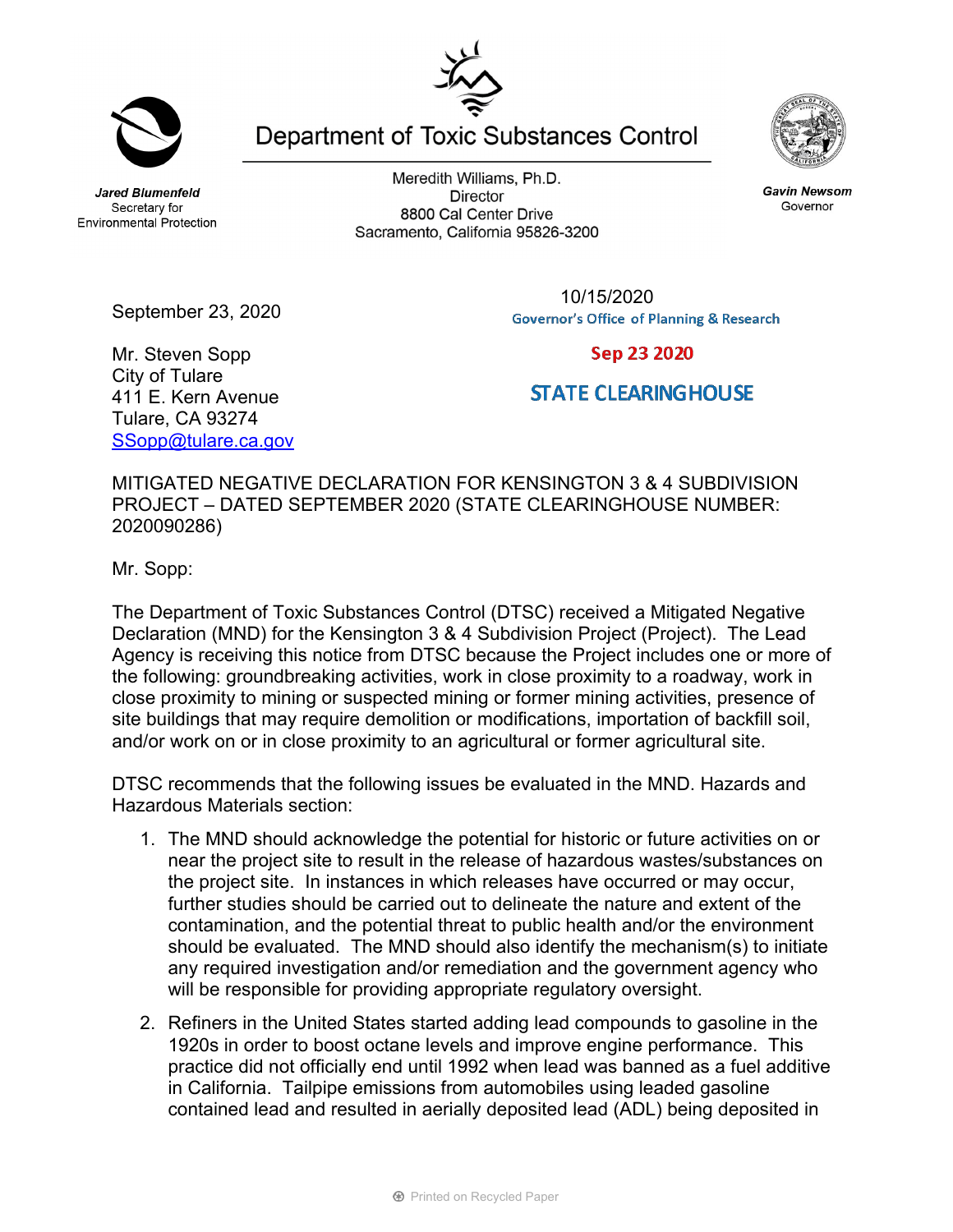and along roadways throughout the state. ADL-contaminated soils still exist along roadsides and medians and can also be found underneath some existing road surfaces due to past construction activities. Due to the potential for ADL-contaminated soil DTSC, recommends collecting soil samples for lead analysis prior to performing any intrusive activities for the project described in the MND.

- 3. If any sites within the project area or sites located within the vicinity of the project have been used or are suspected of having been used for mining activities, proper investigation for mine waste should be discussed in the MND. DTSC recommends that any project sites with current and/or former mining operations onsite or in the project site area should be evaluated for mine waste according to DTSC's 1998 Abandoned Mine Land Mines Preliminary Assessment Handbook (https://dtsc.ca.gov/wp-content/uploads/sites/31/2018/11/aml\_handbook.pdf).
- 4. If buildings or other structures are to be demolished on any project sites included in the proposed project, surveys should be conducted for the presence of lead-based paints or products, mercury, asbestos containing materials, and polychlorinated biphenyl caulk. Removal, demolition and disposal of any of the above-mentioned chemicals should be conducted in compliance with California environmental regulations and policies. In addition, sampling near current and/or former buildings should be conducted in accordance with DTSC's 2006 *Interim Guidance Evaluation of School Sites with Potential Contamination from Lead Based Paint, Termiticides, and Electrical Transformers*  (https://dtsc.ca.gov/wpcontent/uploads/sites/31/2018/09/Guidance\_Lead\_ Contamination\_050118.pdf).
- 5. If any projects initiated as part of the proposed project require the importation of soil to backfill any excavated areas, proper sampling should be conducted to ensure that the imported soil is free of contamination. DTSC recommends the imported materials be characterized according to *DTSC's 2001 Information Advisory Clean Imported Fill Material* (https://dtsc.ca.gov/wpcontent/uploads/sites/31/2018/09/SMP\_FS\_Cleanfill-Schools.pdf).
- 6. If any sites included as part of the proposed project have been used for agricultural, weed abatement or related activities, proper investigation for organochlorinated pesticides should be discussed in the MND. DTSC recommends the current and former agricultural lands be evaluated in accordance with DTSC's 2008 *Interim Guidance for Sampling Agricultural Properties (Third Revision)* (https://dtsc.ca.gov/wpcontent/uploads/sites/31/2018/09/Ag-Guidance-Rev-3-August-7-2008-2.pdf).

DTSC appreciates the opportunity to comment on the MND. Should you need any assistance with an environmental investigation, please submit a request for Lead Agency Oversight Application, which can be found at: https://dtsc.ca.gov/wp